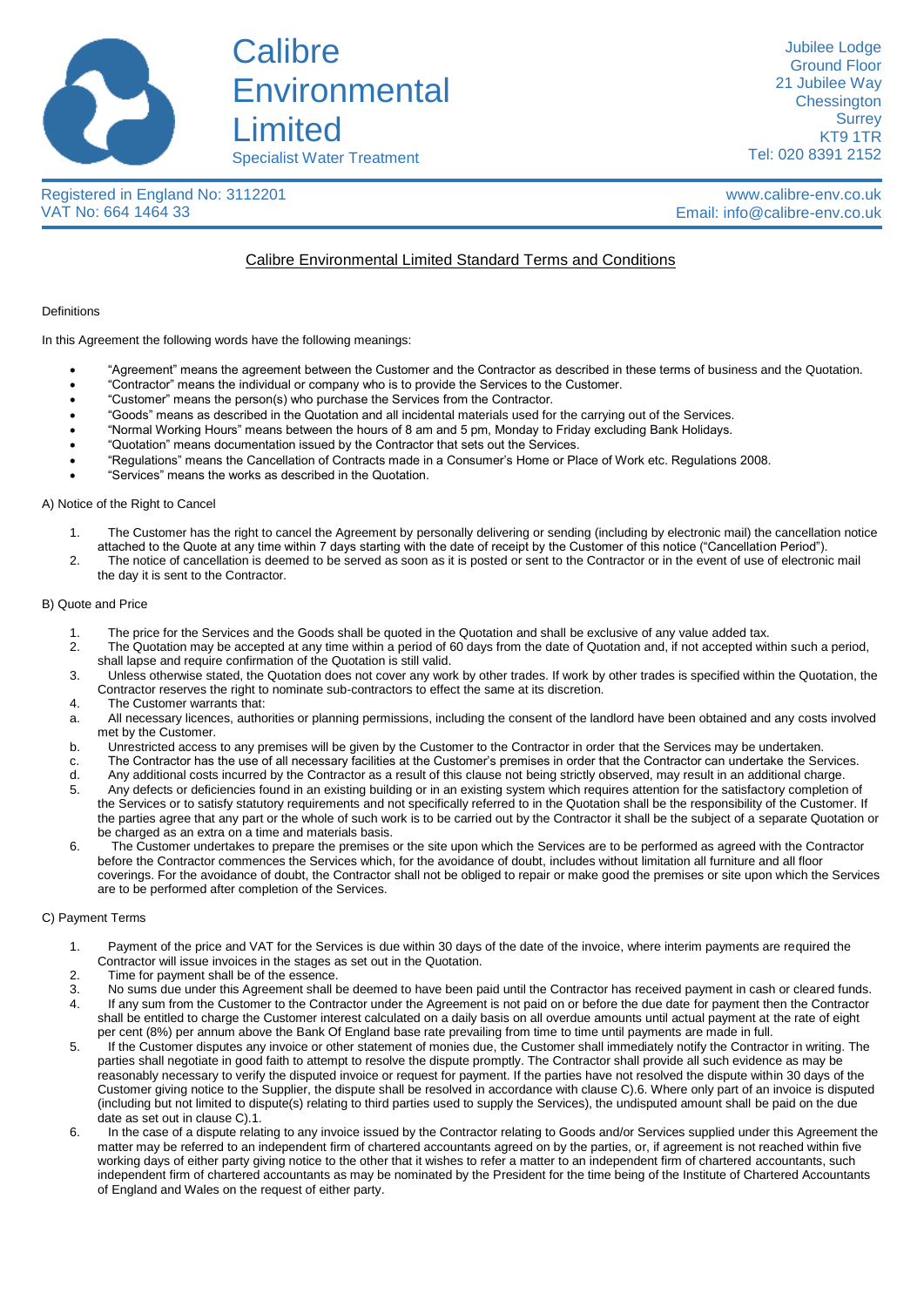- 7. The parties are entitled to make submissions to the independent firm of chartered accountants including oral submissions and will provide (or procure that others provide) the independent firm of chartered accountants with all such assistance and documents as the independent firm of chartered accountants may reasonably require for the purpose of reaching a decision. Each party shall with reasonable promptness supply each other with all information and give each other access to all documentation and personnel, as the other party reasonably requires to make a submission under this clause.
- 8. The parties agree that the independent firm of chartered accountants may in its reasonable discretion determine such other procedures to assist with the conduct of the determination as it considers appropriate, including (to the extent it considers necessary) instructing professional advisers to assist it in reaching its determination.
- 9. The independent firm of chartered accountants shall act as an expert and not as an arbitrator. The independent firm of chartered accountant's decision shall be final and binding on the parties in the absence of fraud or manifest error.
- 10. The independent firm of chartered accountant's fees and any costs properly incurred by it in arriving at its determination (including any fees and costs of any advisers appointed by the independent firm of chartered accountants) shall be borne by the parties in equal shares or in such proportions as the independent firm of chartered accountants shall direct.

## D) Services

- 1. The Contractor shall make use reasonable endeavours to carry out the Services within the time period stipulated in the Quotation or if no time period is stipulated within a reasonable time, the time period for completion of the Services shall not be of the essence.
- 2. Due to changes in the design or modifications by the manufacturers of Goods or materials or through lack of availability, the Contractor may not be able to supply the equipment originally specified in the Quotation. In such event the Contractor shall not be responsible for the supply of the same save that the parties may agree for the supply by the Contractor of a satisfactory and reasonable alternative item and the price shall be adjusted accordingly.
- 3. Unless expressly otherwise stated, where drawings are submitted with the Quotation they shall be for demonstration purposes only. They should not be relied upon by the Customer and they are not prepared to specifically show the type or precise position of construction or installation.
- 4. The Customer warrants that any specifications they supply to the Contractor for the completion of the Services or in relation to any Goods or material to be supplied during the performance of the Services will be accurate and complete in all material respects.
- 5. Any drawings or designs prepared by persons other than the Contractor or any supplies and any extra work necessary caused by defects in such drawings or designs shall be charged as an extra under Clause B).3 on a time and materials basis or be the subject of a separate Quotation.

## E) Title and Risk

- 1. Risk in any Goods or materials used to complete the Services shall pass to the Customer immediately upon the items being delivered to the Customer, for the avoidance of doubt, any necessary replacement Goods or materials will not be included in the Quotation and the Customer will be charged an additional charge for any replacements Goods or materials.
- 2. Full legal, beneficial and equitable title to and property in the Goods shall remain vested in the Contractor (even though they have been delivered and risk has been passed to the Customer) until:
- a. Payment in full, in cash or cleared funds, for all the Goods has been received by the Contractor.
- b. All other money payable by the Customer to the Contractor on any other account or under the Agreement or any other agreement has been received by the Contractor.
- c. Until full legal, beneficial and equitable title to and property in the Goods passes to the Customer.
- a. The Customer shall hold the Goods on a fiduciary basis as the Contractor's bailee.
- b. The Customer shall store the Goods at its premises in a proper manner in conditions which adequately protect and preserve the Goods and shall insure them without any charge to the Contractor.
- c. The Contractor may at any time, on demand and without prior notice, require the Customer to deliver the Goods up to the Contractor and the Contractor may repossess and resell the Goods if any sum due to the Contractor from the Customer under the Agreement on any other account or under any other agreement is not paid when due.
- d. The Customer grants the Contractor, its agents and employees an irrevocable licence at any time to enter any premises where the Goods are or may be stored in order to inspect them, or, where the Customer's right to possession has terminated (due to non-payment or otherwise), to recover them.

### F) Guarantees and Exclusions

- 1. Subject to Clause F).4, the Contractor warrants that all Goods and materials supplied by him, if ordered by description and/or specification, shall correspond to that description.
- 2. Subject to clause F).4, the Contractor warrants (and subject to the other provisions of these conditions) the Services shall be performed with reasonable skill and care.
- 3. Subject to Clause F).4, the Contractor warrants that (and subject to the other provisions of these conditions) the Goods shall:
- a. Be of satisfactory quality within the meaning of the Sale of Goods Act 1979.
- 
- b. Be reasonably fit for the express purpose set out in the Quotation.<br>4. The Contractor shall not be held in breach of this Agreement, and The Contractor shall not be held in breach of this Agreement, and shall not be liable to the Customer for any loss or damage suffered or incurred by the Customer or any other third person as a result of:
- a. Any failure to provide the Services in accordance with this Agreement as a result of any act or omission of the Customer, which for the avoidance of doubt, includes any inaccurate or incomplete specifications.
- b. Any failure to provide the Services in accordance with this Agreement as a result of the Contractor's compliance with any instruction or direction given by the Customer if the Contractor has informed the Customer before it complies therewith that, in its opinion, that instruction or direction will inhibit performance of the Services.
- c. The absence of any consent required to be obtained by the Customer.
- d. The negligence of any consultant, professional adviser, contractors or person other than the Contractor and its sub-contractors employed by the Customer to provide the Services at the Customer's specific request.
- e. Any defects arising because the Customer failed to follow the Contractor's and / or manufacturer's oral, written instructions or recommendations.
- f. The Contractor has informed the Customer of any defects in the Goods or materials required to carry out the Services prior to them being used in the Services.
- 5. The Contractor shall use its reasonable endeavors to assign the benefit of any warranty it receives in relation to the Goods from its supplier to the Customer but subject to clauses F).1 and F).3, the Contractor shall not be liable for any claim or claims for any damages whether direct, indirect, special or consequential or economic damage of loss arising from any breach of this Agreement or any defect(s) in the Goods.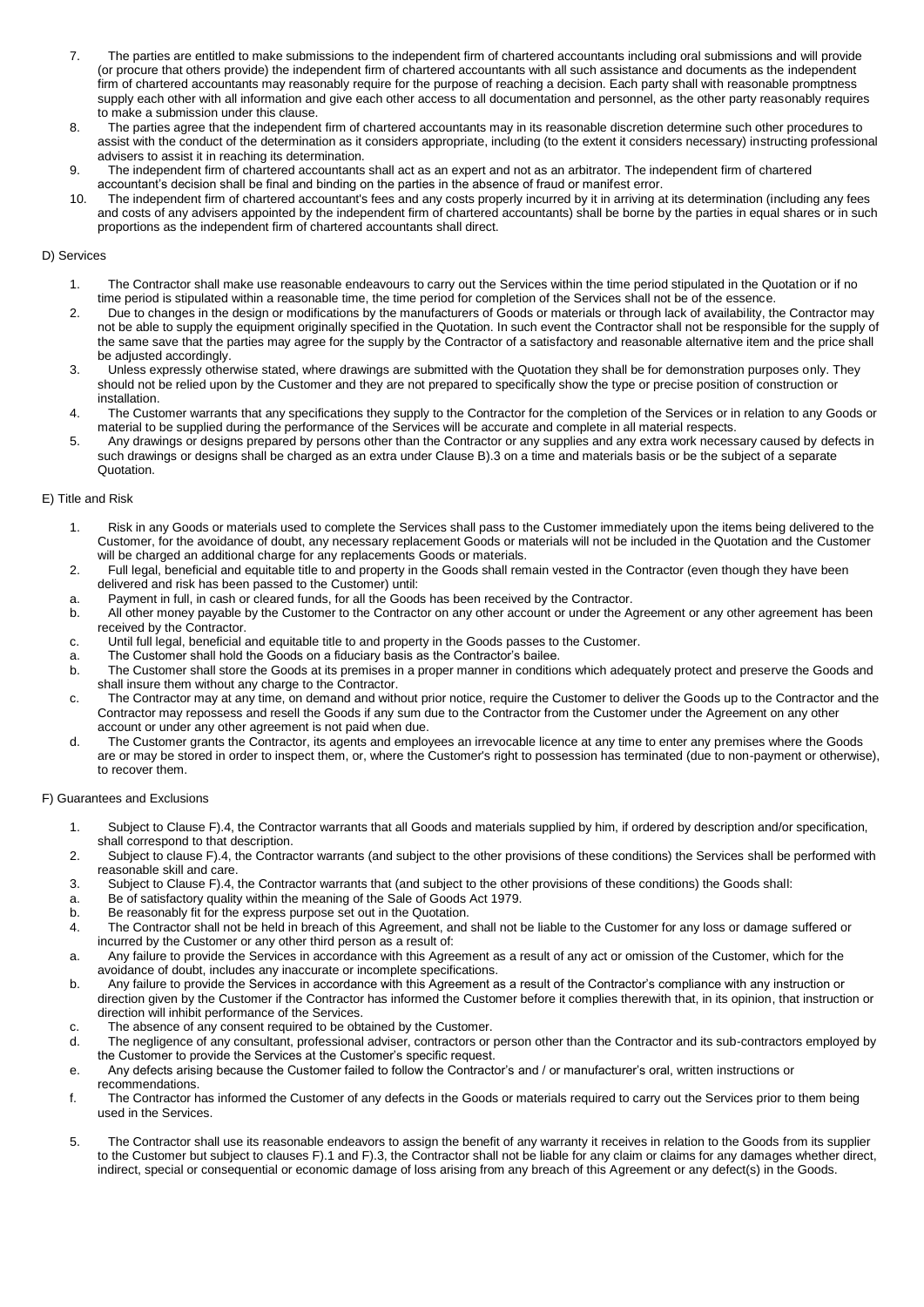- 6. Subject to clause F).8, if the Customer establishes to the Contractor's reasonable satisfaction that, due to the Contractor's own act or omission, the Contractor has failed to perform the Services in accordance with this Agreement, then the Contractor shall at its sole option remedy such breach:
- a. By re-executing the relevant part of the Services free of charge up to the amount of the contract price received by the Contractor for the provision of such Services (exclusive of any value added tax).
- b. By repaying or crediting the Customer that part of the contract price paid by the Customer to the Contractor relating to the provision of the relevant part of the Services (exclusive of VAT).
- 7. The Customer must notify the Contractor in writing of any claims under Clause F within 90 days of the date when the relevant Services were performed.
- 8. Subject to clause F).9, the Contractor shall not be liable to the Customer or any third party for loss of profits, loss of business, depletion of goodwill and/or similar losses, loss of anticipated savings, loss of goods, loss of contract, loss of use, damage to property, loss of corruption of data or information or any special, indirect, consequential or pure economic loss, costs, damages, charges or expenses.
- 9. Nothing in this agreement limits or excludes the liability of the Contractor for death or personal injury resulting from negligence, for any damage or liability incurred by the Customer as a result of fraud or fraudulent misrepresentation by the Supplier or for any matter which it would be illegal for the Contractor to exclude or attempt to exclude its liability.

# G) Termination

- 1. Either party may immediately terminate this Agreement without payment of compensation or other damages caused to the other party solely by such termination by giving notice in writing to the other if any one or more of the following events happens:
- The other party commits a material breach of any of its obligations under this Agreement which is incapable of remedy.
- The other party fails to remedy, where it is capable of remedy, or persists in any breach of any of its obligations under this Agreement (save as to payment) after having been required in writing to remedy to desist from such breach within a period of [30] days.
- Any sum payable under this Agreement is not paid within seven days of its due date for payment in accordance with this Agreement.

### H) Consequences of Termination

- 1. On the expiry or termination of this Agreement (for whatever reason) the Contractor shall immediately upon the expiry or termination of this Agreement submit its final invoice to the Customer setting out the total amounts due to the Contractor pursuant to this agreement.
- 2. In the case of water monitoring Services the price is based on this contract running for the stated period or a minimum of twelve months, should either party require to cancel this contract then a minimum period of three months' notice is required. Immediate cancellation will result in an invoice equal to the stated three-month period.

I) General

- 1. The Contractor reserves the right to defer the commencement date of the Services or to cancel the Agreement or reduce the volume of the Goods or Services ordered by the Customer (without liability to the Customer) if it is prevented from or delayed in the carrying on of its business and its obligation under the Agreement due to circumstances beyond the reasonable control of the Contractor including, without limitation, acts of God, governmental actions, war or national emergency, riot, civil commotion, fire, explosion, flood, epidemic, lock-outs, strikes or other labour disputes (whether or not relating to either party's workforce), or restraints or delays affecting carriers or inability or delay in obtaining supplies of adequate or suitable materials provided that, if the event of force majeure continues for a continuous period in excess of 3 months, the Customer shall be entitled to give notice in writing to the Contractor to terminate the agreement.
- 2. The Agreement sets out the entire agreement and understanding between the Customer and the Contractor in connection with the provision of the Services and Goods and shall supersede and replace all documentation previously issued by the Contractor purporting to set out its terms and conditions.
- 3. The Contracts (Rights of Third Parties) Act 1999 shall not apply to this Agreement. No other person who is not a party to this Agreement (including any employee, officer, agent, representative or subcontractor of either party) shall have the right (whether under the Contracts (Rights of Third Parties) Act 1999 or otherwise) to enforce any term of this Agreement which expressly or by implication confers a benefit on that person without the express prior agreement in writing of the parties which Agreement must refer to this clause.
- 4. If at any time one or more of the terms of the Agreement (or any sub-clause or paragraph or any part of one or more of these Conditions) is held to be or becomes void or otherwise unenforceable for any reason under any applicable law, the same shall be deemed omitted from the Agreement and the validity/or enforceability of the remaining provision of the Agreement shall not in any way be affected or impaired as a result of that omission.
- 5. The Customer shall not assign, transfer, or deal in any other manner with this Agreement or any of its rights and obligations under or arising out of this Agreement without the prior written consent of the Contractor.
- 6. This Agreement and any dispute or claim arising out of or in connection with it shall be governed by, and construed in accordance with, the laws of England.
- 7. All disputes or claims arising out of or relating to this Agreement shall be subject to the exclusive jurisdiction of the English Courts to which the parties irrevocably submit.
- 8. A copy of our LCA certificate of registration, code of conduct and our full terms and conditions of business can be found on our website: www.calibre-environmental.com. As part of our LCA commitments Calibre Environmental Ltd only offer Legionella control services that are registered with the LCA.
- 9. We assume that there is an asbestos survey available for the site and we will require a copy where applicable preferably in electronic format prior to the commencement of any works on site. Should any suspect materials be found during the survey visit our engineers will not disturb it and notify the Customer for further action.
- 10. All works will be carried out using WRAs approved materials and inline with current regulations unless stated otherwise and designed and installed as far as reasonably practical to be safe and without risk to health and safety.
- 11. Some plumbing works are notifiable to the local water authority unless otherwise stated this is the customers responsibility, types of plumbing work that must be notified to water suppliers include:
	- Building a house or other property/structure
	- Extending or altering the water system on a non-household building
	- Changing the use of a building or installing water systems, such as rainwater harvesting
	- Installing a swimming pool or pond over 10,000 litres
	- A garden watering system (unless operated by hand)
	- A bath which holds more than 230 litres of water
	- A bidet with an upward spray or flexible hose
	- A pump or booster that delivers more than 12 litres of water per minute
	- A reverse osmosis unit (for cleaning water)
	- A water treatment unit which produces waste water
	- A reduced pressure zone (RPZ) valve assembly or similar
	- Any water system outside a building that is either less than 750mm (0.75 metres) or more than 1350mm (1.35 metres) below ground Note - This list is not exhaustive and there are extra requirements in Scotland and Northern Ireland.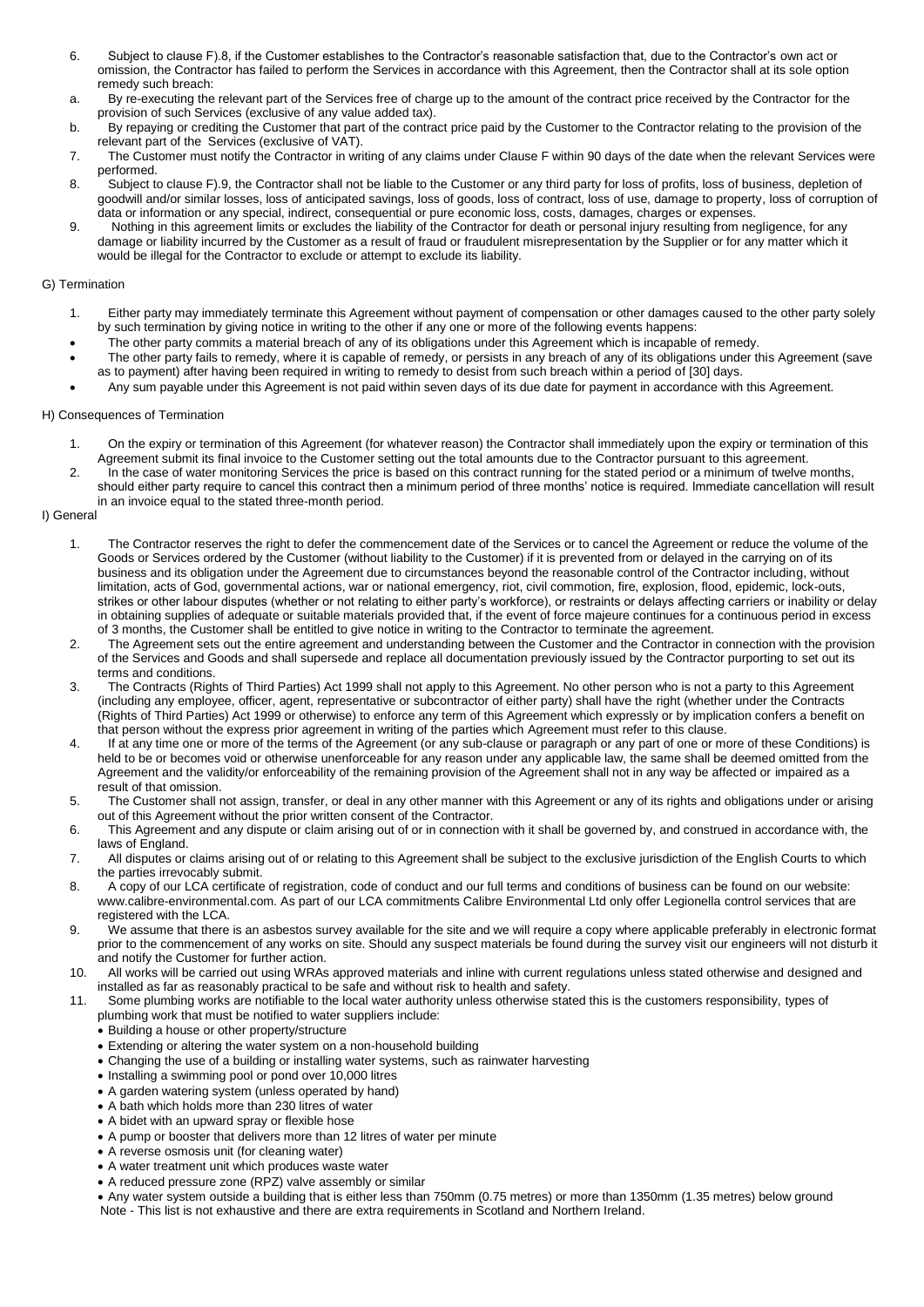## J) Site attendance and booking

- 1. If specific dates and times are required by the Customer/site Calibre Environmental must be informed in writing along with contact details for the appointment to be booked with, unless stated otherwise we reserve the right to contact you with revised costings to reflect the access restrictions.
- 2. We are to be notified in advance of our attendance regarding any specific on site requirements and/or restrictions relating to: On site induction procedures, access permits and permits to work, required emergency reporting procedures and security requirements or arrangements.
- 3. Any on site works delays or aborted works visits due to the non-notification of these requirements will be charged at our standard hourly rate applicable at the time of the works visit during normal working hours.
- 4. Any out of hour's works must be confirmed by the completion of the Calibre Environmental Limited out of hour's form that will be supplied to the Customer prior to the commencement of any works; any aborted works will incur a charge equal to the cost of the works. This may be reduced at the discretion of the Calibre Environmental Limited management.

## K) Water services legionella risk assessment and risk assessment reviews

- 1. The proposed legionella risk assessment/ risk assessment review will give practical advice on the requirements of the following documents, concerning the risk from exposure to legionella bacteria: -
- The Health and Safety at Work etc. Act 1974 (HSWA) In particular sections 2, 3, 4 and 6 (as amended by the Consumer Protection Act 1987) of HSWA.
- Control of Substances Hazardous to Health Regulations (COSHH) regulations 6, 7, 8, 9 and 12 of COSHH.
- Relevant parts of the Management of Health and Safety at Work Regulations 1999 (MHSWR).
- 
- The Approved Code of Practice, Control of Legionella Bacteria in Water Systems (L8) & HSG274.<br>2. Cur objective is to identify and assess the possible sources of legionellosis risk this includes c 2. Our objective is to identify and assess the possible sources of legionellosis risk - this includes checking whether conditions are present that may encourage bacteria to multiply, such as dead ends in pipes, bad design or poor internal condition of cisterns.
- 3. The production of a written scheme is not included within the risk assessment format. If an order is placed with Calibre Environmental Ltd for a full water monitoring contract on a monthly basis we will produce a written scheme based upon The Approved Code of Practice, Control of Legionella Bacteria in Water Systems (L8), HSG274 and the findings of the water services risk assessment.
- 4. Unless stated in the specific Quotation we have not included for joint bacteriological and legionella samples to be taken during our visit on site. Should samples be required we would contact you for authorisation prior to taking any samples.
- 5. The risk assessment process includes the taking of photograph's to illustrate within the report any issues that may be present on site, we must be informed prior to our visit to site should there be any restrictions regarding taking of such photo's on site.
- 6. It is Calibre Environmental Ltd policy to adhere to the terms of 'The control of Legionellosis A recommended code of conduct for service providers', this means that we will inform you of any matters of evident concern relating to the work undertaken. However, this also means that .<br>we must inform you that this work forms only part of your legionella control measures. Under the requirements of HSE L8 there will be other managerial and operational practices required for you to comply, which are not included in the work Quotation.
- 7. The following types of water systems have not been included within the water services risk assessment/risk assessment review, the client should satisfy themselves that this is correct. Should any changes be required please contact us in order for us to revise our Quotation accordingly.
- Cooling Towers.
- Ultrasonic humidifiers, foggers and water misting systems.
- Spray humidifiers, air washer and wet scrubbers.
- Lathe and machine tool coolant systems.
- Spa baths.
- Horticultural misting systems.
- Dental equipment.
- Car/Bus washes.
- Indoor fountains and water features.
- 8. The carrying out of the actions recommended in the risk assessment and/or risk assessment review is a one off process detailing the risks identified at the time of survey, no ongoing consultancy service will be provided as part of the service unless otherwise contracted.
- 9. Water system owners are reminded that while they can delegate some of the tasks required for safe operation of water systems, the ultimate responsibility cannot be passed on and remains with the building owner or operator.
- 10. The assessor will have completed formal training in carrying out Legionella Risk Assessments and Reviews. The assessors' competency is monitored and assessed on a continual basis by both auditing and site competency assessments carried out by management to ensure the upmost standards are achieved.
- 11. All our engineers vans carry double extension ladders and step ladders, we have assumed that there is safe access to all the areas to be surveyed without specialist access equipment such as scaffolding.

# L) Water monitoring

- 1. The proposed water monitoring contract will report in line with the requirements of the following documents, concerning the risk from exposure to legionella bacteria:
- The Health and Safety at Work etc. Act 1974 (HSWA) In particular sections 2, 3, 4 and 6 (as amended by the Consumer Protection Act 1987) of HSWA.
- Control of Substances Hazardous to Health Regulations (COSHH) regulations 6, 7, 8, 9 and 12 of COSHH.
- Relevant parts of the Management of Health and Safety at Work Regulations 1999 (MHSWR).
- The Approved Code of Practice, Control of Legionella Bacteria in Water Systems (L8) & HSG274.
- 2. A site logbook is to be kept on site in a location to be agreed with the client unless otherwise agreed. All engineers reports are in a written format a copy of which will be entered into the site logbook at the time of the visit. Sample results and chlorination certificates will be forwarded onto the client for insertion into the site logbook by your own site personnel.
- 3. It is Calibre Environmental Ltd policy to adhere to the terms of 'The control of Legionellosis A recommended code of conduct for service providers', this means that we will inform you of any matters of evident concern relating to the work undertaken. However, this also means that we must inform you that this work forms only part of your legionella control measures. Under the requirements of HSE L8 there will be other managerial and operational practices required for you to comply, which are not included in the work Quotation.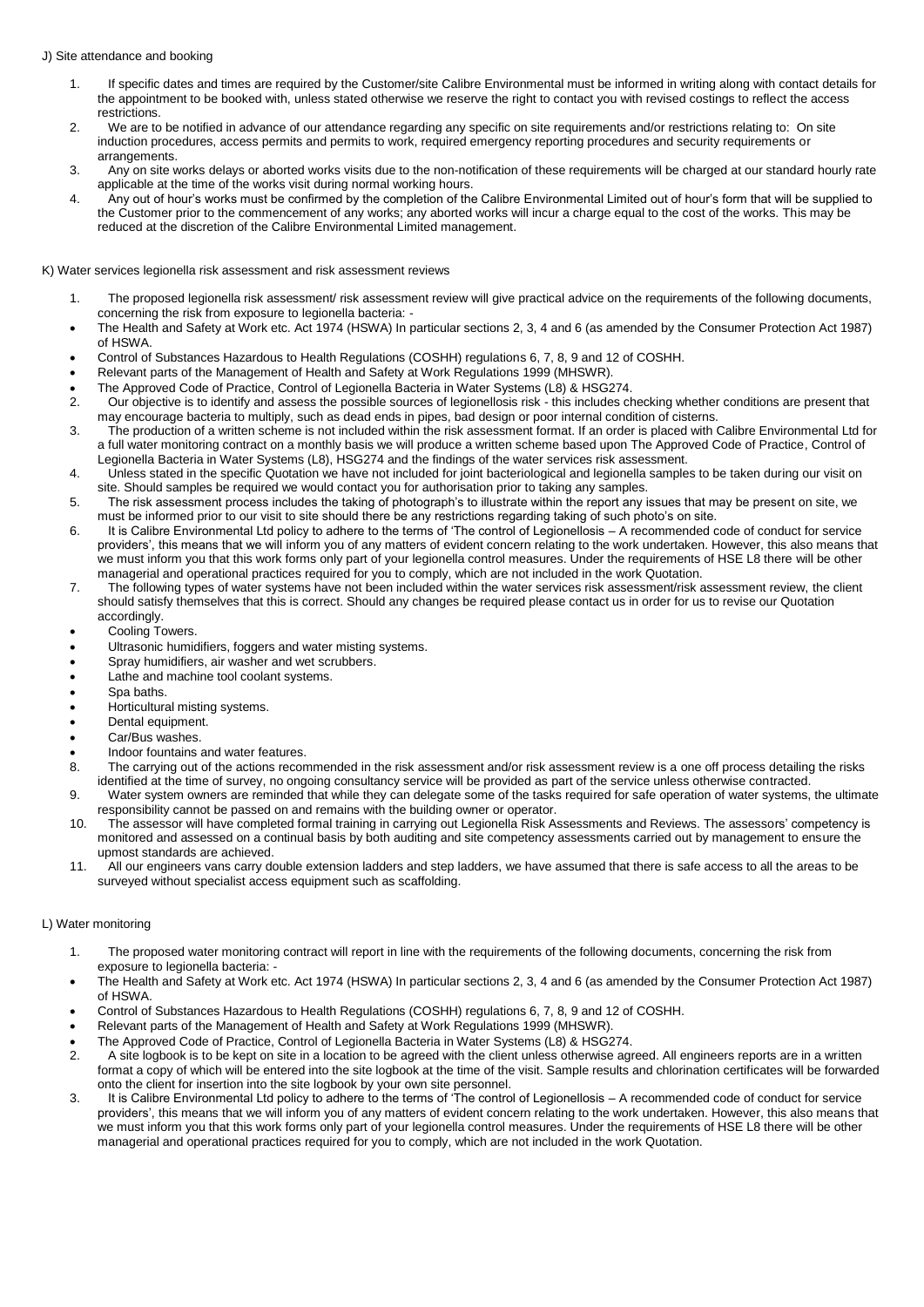- 4. The following types of water systems have not been included within this monitoring regime, the client should satisfy themselves that this is correct. Should any changes be required please contact us in order for us to revise our Quotation accordingly.
- Cooling Towers.
- Ultrasonic humidifiers, foggers and water misting systems.
- Spray humidifiers, air washer and wet scrubbers.
- Water softeners.
- Emergency showers and eye wash sprays.
- Lathe and machine tool coolant systems.
- Spa baths.
- Horticultural misting systems.
- Dental equipment.
- Car/Bus washes.
- Indoor fountains and water features.<br>5. Water system owners are reminded
- Water system owners are reminded that while they can delegate some or most of the task required for safe operation of water systems, the ultimate responsibility cannot be passed on and remains with the building owner or operator.
- 6. Copies of the engineer's site visit report will be entered into the site log book and a copy will be sent to the client at the time of invoicing.

## M) Disinfection works

- 1. Disinfection works unless otherwise stated in the Quotation will be carried out in-line with the current Calibre Environmental Ltd method statements and current regulations for the chemical to be used.
- 2. All items of equipment which may be affected by the chlorination processes such as but not limited to drinks dispensers, water boilers, ice machines, water filters and water softeners are to be disconnected/reconnected by others prior to the commencement of and after the completion of the chlorination works. Calibre environmental Limited will not be held responsible for any damage caused or for any costs associated to the re-commissioning of such equipment.
- 3. We require a free 240v electrical supply to be made available to us on site for the duration of these works.
- 4. Any required discharge permissions are the responsibility of the Customer; no costs have been included for such within this Quotation.<br>5. In the case of occupied buildings, it is the responsibility of the Customer / bui
- 5. In the case of occupied buildings, it is the responsibility of the Customer / building manager / building operator to ensure that every person/s within the building or likely to enter the building is informed that chlorination works are to take place and are instructed which water services are prohibited from use.
- 6. We have assumed that the water system installation is in a good condition and is suitable for the proposed works processes. Calibre Environmental Limited will not be held responsible for any subsequent post works system issues such as but not limited to leaking cold water cisterns or pipework, water discolouration caused by poor or corroded pipework internal conditions.
- 7. The Customer is to identify the drain point to be used for the tank draining processes, Calibre Environmental Limited will not be held responsible for any water damage caused by leaking drains.
- 8. Calibre Environmental Ltd reserve the right not to enter any cold water storage cistern if thought to be either not safe to do so, or if the material make-up of the cistern leads us to believe there may be health and safety implications or a risk of damaging the cistern or associated fittings (i.e. Slate cisterns, lead lined cisterns, asbestos cisterns or rubber lined cisterns).

## N) Water sampling

- 1. All water sampling unless otherwise stated will be carried out accordance with the current Calibre Environmental Ltd method statements.
- 
- 2. All laboratory testing will be carried out by an independent UKAS accredited laboratory. Legionella analysis tests: Legionella spp confirmed, and identification of Legionella phemophila serogroups 1, 2-14. Test method using membrane filtration and manual elution based on BS6068-4:12:1998 (ISO 11731:1998).
- 4. Where stated "Engineers Test Kit" sampling is carried out with a portable test kit, the Customer should note that this type of sampling is not as accurate as laboratory analysis.

# O) Closed System Remedial Works

- 1. Calibre Environmental Limited will complete the application for the temporary trade effluent discharge permit, it should be noted that the costs for the discharge permit are unknown at this time and will be chargeable to the client by the clients water retailer in addition to the flushing costs listed in the quotation. In the event that the water retailer invoices Calibre Environmental Limited any such charges will be charged on to the client at the water retailers charge cost +15% in addition to the quotation cost. In placing an order on this quotation the client agrees that they will pay any such additional charges. In placing an order on the quotation the client agrees that they will pay any such additional charges. In order to process the application we will require the client/site water retailer details complete with the clients account number and a letter of authorisation from the client signed by a clients authorised signatory allowing us to make the application to their water retailer. Once the application for the temporary trade effluent discharge permit has been commenced in the event that the flushing works are cancelled or postponed we will invoice for the administration time spent in making the original application and in the event of flushing works delayed beyond the original permit expiration date we will invoice for the additional administration time in reapplying for a renewed permit. In placing an order on this quotation the client agrees that they will pay any such additional administration charges. The client will be required to supply details regarding drainage plan of the site and to confirm the waste water drain the water is to be discharged to. Any required Calibre Environmental Limited visits to site to confirm drainage or any other site details in order to process the application will be chargeable, including travel time to site, at £56.00+Vat per hour. In the event that additional water sampling is required in order to obtain the trade effluent discharge permit any such water samples will be at additional cost. It is recommended that the client allows for 6-8 weeks for processing of the temporary trade effluent discharge permit, it is a condition of this quotation that Calibre Environmental will not be held responsible for any delays to the discharge permit processing and will not be held responsible for any financial penalties if incurred due to delays to any flushing works and subsequent completion dates on site caused by delays to the trade effluent discharge permit.
- 2. We have allowed to dose the system via the dosing pot and fresh water flush the system via the system feed and expansion tank or quick-fill point. We have assumed that the feed and expansion tank/quick-fill point and water mains to site have adequate water pressure/flow rate to be used for this purpose. Should these prove inadequate it will be the Customers responsibility to provide additional water supplies at an adequate flow rate and pressure. No allowance has been allowed for the provision of any additional fresh water supplies.
- 3. The existing circulation pumps are to be used during the flushing processes, we have not allowed for the supply of temporary pumps.
- 4. It is assumed that good system circulation is already present, in the event of poor circulation, suspected blockages or faulty valves no allowance has been made for the removal or servicing of any components such as but not limited to valves, radiators or coils. Any suspected areas of poor circulation will be reported to the Customer for remedial actions.
- 5. Suitable foul water drains will be required; no allowance has been made for the removal of waste water from site.
- 6. It has been assumed that the existing drain cocks on the system are in a good working order; no time has been allowed for the repair or replacement of any faulty drain cocks.
- 7. The Customer's engineer will be required on site during our works to override any heating system controls ensuring correct boiler, system pumps and by-pass valve operation is achieved to obtain the required flush chemical circulation.
- 8. Calibre Environmental Ltd will not be held responsible for any leaks or associated leak damage which may occur as a result of these works.